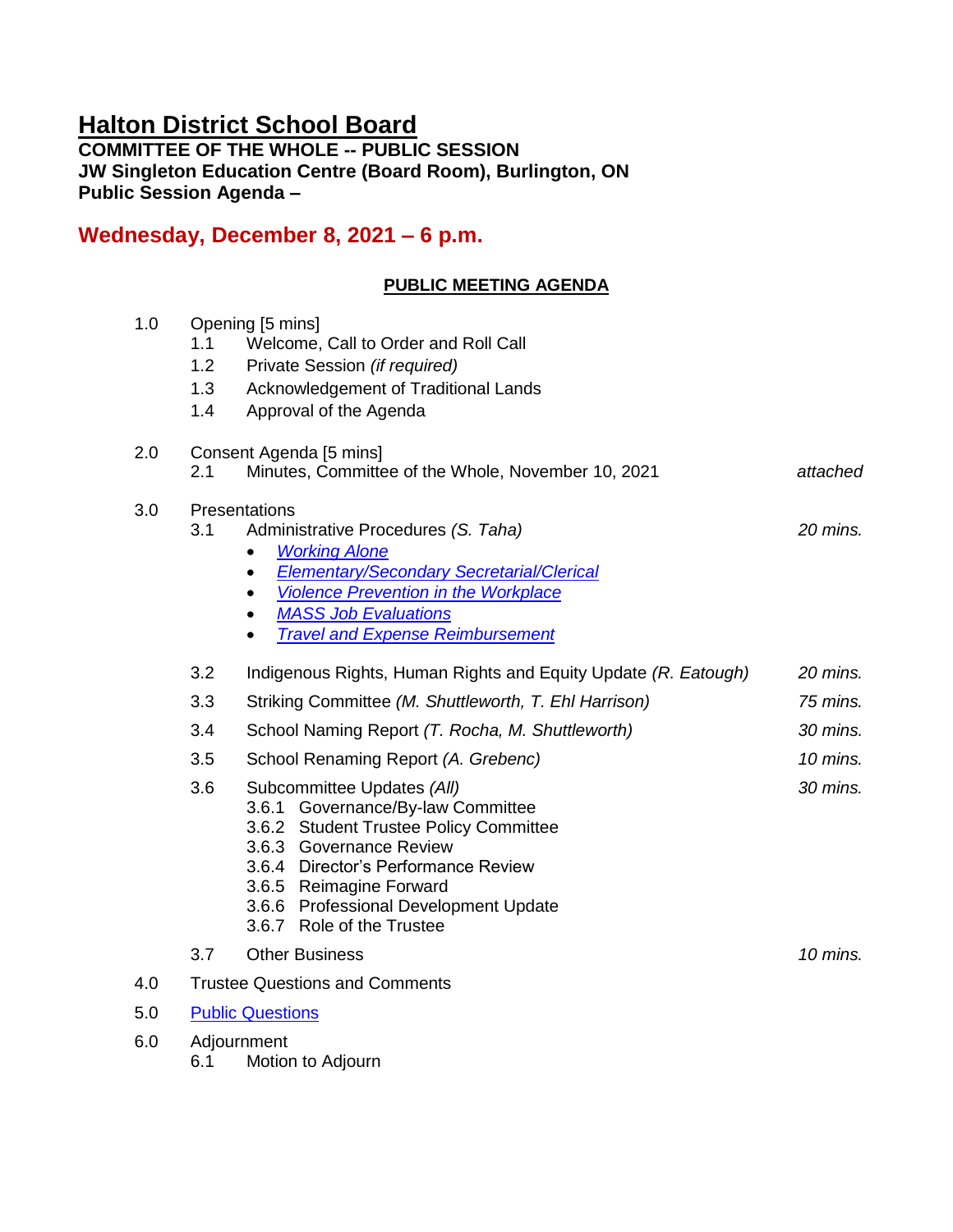### **Halton District School Board**

## **COMMITTEE OF THE WHOLE PUBLIC SESSION**

JW Singleton Education Centre, 2050 Guelph Line, Burlington, ON **Wednesday, November 10, 2021 – 6 p.m.**

#### **MINUTES**

Present: K. Amos, A. Collard, D. Danielli, T. Ehl Harrison, J. Gray, A. Grebenc, J. Oliver, L. Reynolds, T. Rocha, M. Shuttleworth

Regrets: H. Gerrits, V. Widyalankara, K. Bao

#### 1. Opening

#### *Welcome, Call to Order*

T. Ehl Harrison called the meeting to order at 6:01 p.m.

#### *Attendance and Roll Call*

T. Ehl Harrison conducted roll call amongst Trustees. C. Ennis noted the administrative staff in attendance.

#### *Acknowledgement of the Land*

D. Danielli honoured Halton's rich history and modern traditions of many First Nations and Métis. On behalf of the Board, acknowledgement and thanks was given to the Mississaugas of the Credit First Nation for sharing their traditional territory.

#### 2. Consent Agenda Items

#### *Approval of the Agenda*

On a motion from A. Grebenc, the agenda for November 10, 2021 was approved as amended, noting the administrative procedure added after the agenda was distributed; the movement of the Student Trustee Policy Committee to item 3.3 and the inclusion of a Private Session following the Public Session items.

#### *Approval of the Minutes*

On a motion from L. Reynolds, the minutes of October 13, 2021 were approved as distributed.

*Order Paper*

T. Ehl Harrison called attention to the Order Paper.

#### 3. Presentations

*3.1 Administrative Procedures Update*

R. Negoi spoke to the Fundraising Admin Procedure, and S. Taha spoke to the APs relating to the Human Resources portfolio. They responded to trustee questions.

- *3.2 HSTS Transportation Services in Halton Hills (and other areas)* R. Negoi and J. Gray spoke to this issue. R. Negoi responded to trustee questions.
- *3.3 Student Trustee Policy Committee*
	- L. Reynolds and J. Oliver spoke to the review of the Student Trustee Policy.
- *3.4 Striking Committee/Elections Open Space*

A. Grebenc facilitated a discussion regarding the responsibilities of the Striking Committee, and reviewed the committees. Trustees spoke about the terms on committees, committees that need to be reviewed and/or added, and confirmed an updated committee list to assist with the Striking Committee input will be available for trustees before November 18.

#### *3.5 Subcommittee Updates*

#### *3.5.1 Governance/By-law Committee*

T. Rocha and A. Collard spoke to the discussions and efforts of the sub-committee including a number of policies and governance procedures that have been (or are in the process of being reviewed). They indicated a report regarding the possibility of nominations not forthcoming from trustees for the role of chair and/or vice-chair would come to the next Board meeting.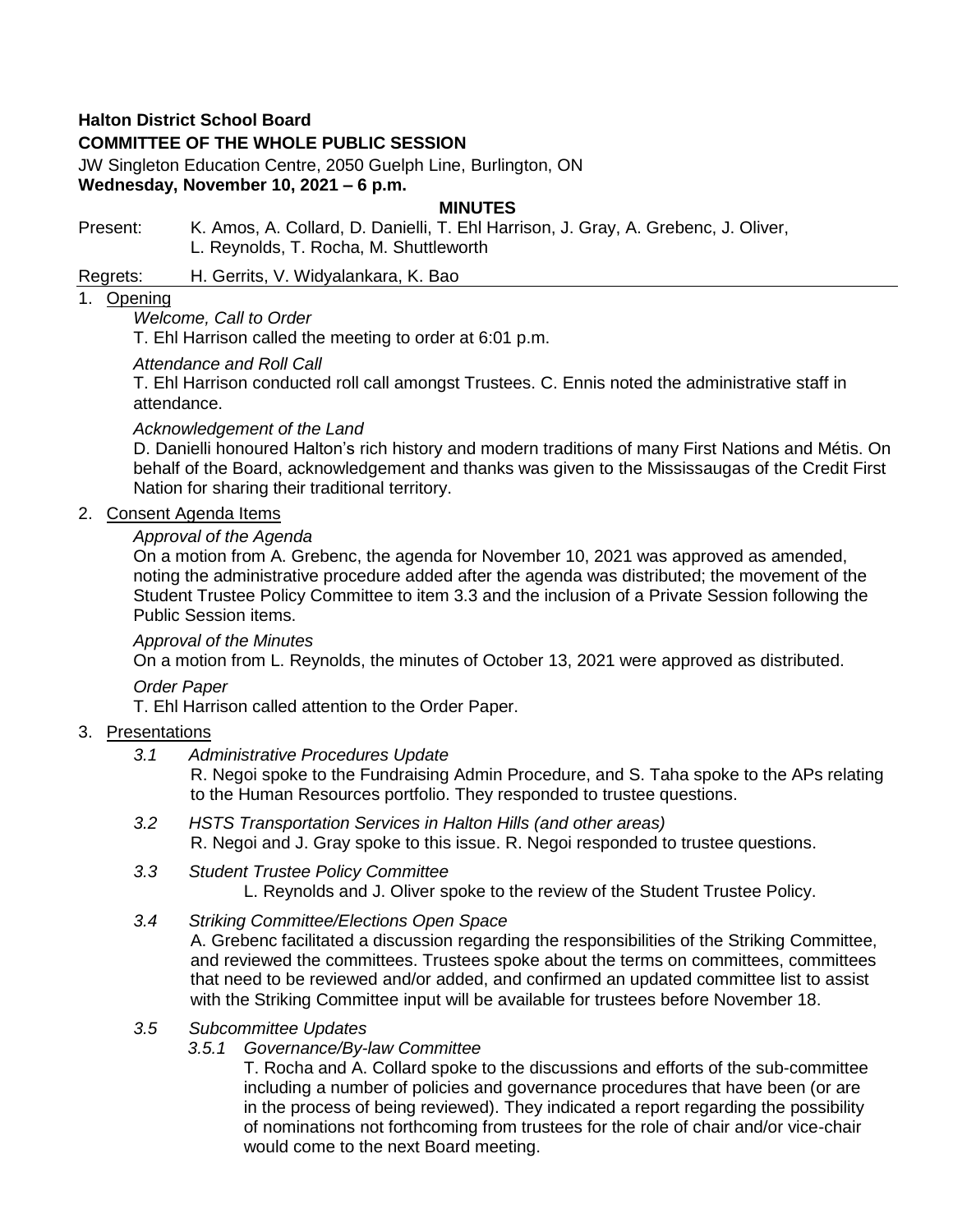*3.5.2 Governance Review/Board Self-Assessment*

T. Ehl Harrison spoke to the discussions that had taken place, with more information to be sought on some initiatives.

On a motion from J. Gray, consensus was reached to bring the following motion to the Board table on November 17, 2021:

*Be it resolved that a standing committee be struck to develop and implement a Board Self Assessment Policy, Procedure, and Terms of Reference. And, that in lieu of a self-assessment survey this year, the Standing Committee plan a one hour session for Committee of the Whole to review progress on 2020 goals, and engage in a discussion about successes and challenges over the past year in order to revise / confirm goals, and that such a session take place by the end of January 2022.*

- *3.5.3 Director's Performance Review*  A. Grebenc spoke to upcoming dates in the process.
- *3.5.4 Reimagine Forward* T. Ehl Harrison spoke to this initiative and next steps.
- *3.5.5 Professional Development Update* A. Collard provided an update on the planning for a PD session before year-end.
- *3.5.6 Role of the Trustee* A. Grebenc spoke to the initiatives being undertaken by the subcommittee, including onboarding for new trustees.
- *3.6 Other Business*

There was no "other business" for this agenda.

#### 3 Trustee Questions and Comments

T. Ehl Harrison commented on the planned search of the residential school in Brantford for unmarked graves, and the stress this will create for the Indigenous community.

#### 4 Public Questions

There were no public questions.

On a motion from A. Grebenc, the Committee moved into Private Session at 8:53 p.m.

On a motion from J. Gray, the Committee rose at 9:32 p.m.

5 Adjournment

The Committee adjourned at 9:33 p.m. on a motion from T. Rocha.

*G. Gortmaker, Recorder*